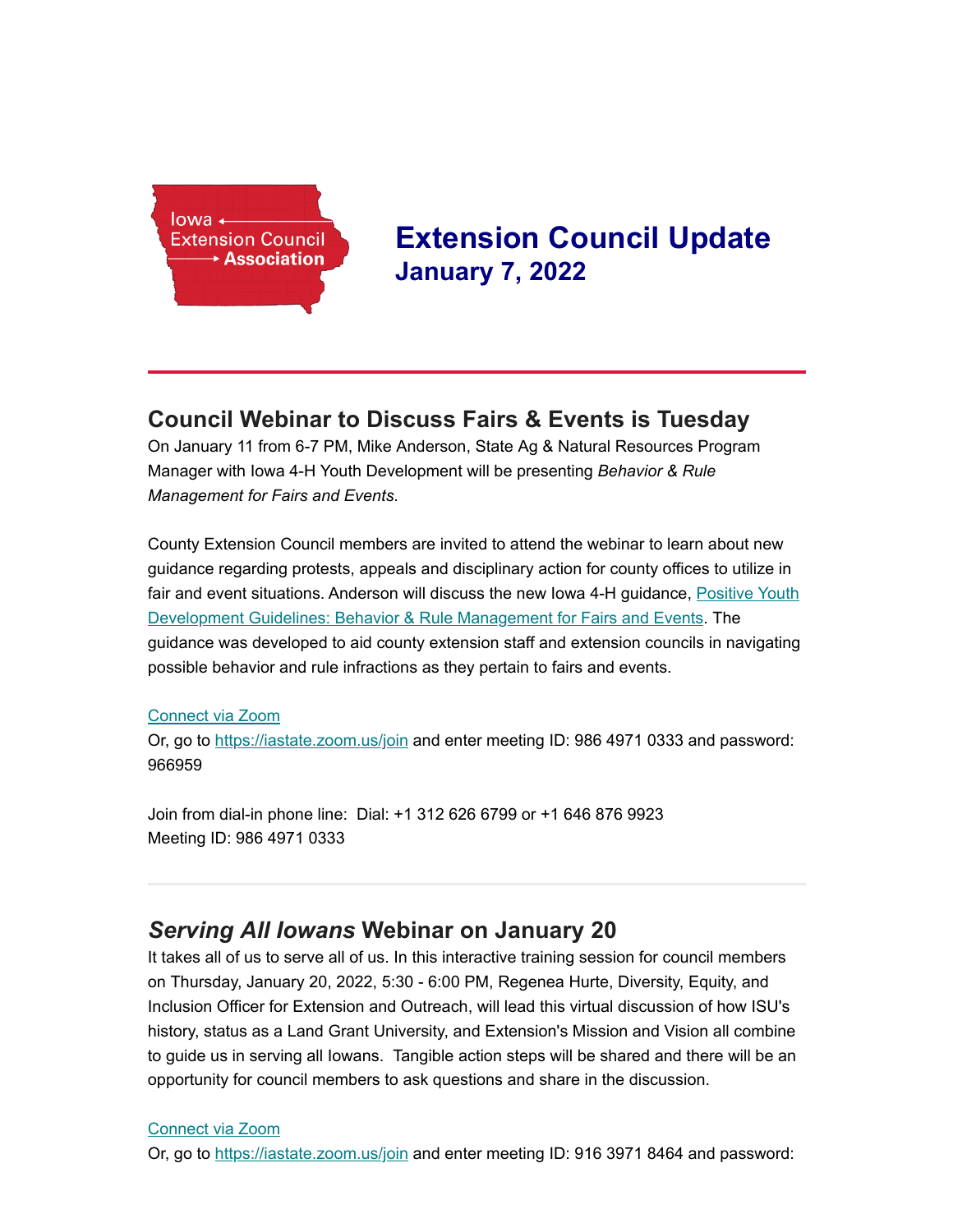Join from dial-in phone line: Dial: +1 646 876 9923 or +1 301 715 8592 Meeting ID: 916 3971 8464

### **Governor Reynolds Confirmed for Iowa Legislative Insider**

We are excited to have Governor Kim Reynolds coming to address participants at the Iowa Legislative Insider event on Wednesday, February 9 at the Wallace Building in Des Moines, along with Vice President for Extension and Outreach John Lawrence. Legislative pages will round out the guest speakers for our morning session.

#### **Why is this Important?**

- This is an opportunity for extension council and 4-H members to share how extension programming has helped their county.
- Sharing these successes communicates with legislators how state funding helps support the extension mission. We may not be in a budget crisis right now but **maintaining awareness about extension programs is key to future funding**.
- Council members can be great mentors to 4-H members in teaching them how to advocate for extension and outreach.

Check out the new 3-Minute video below to learn more. Full details are available on the [IECA website.](https://www.iaextensioncouncils.org/inside-ieca-government-relations)

**We are seeking experienced advocates to help out with the day.** If you've been to the Capitol before to advocate for a cause (Extension and Outreach, Farm Bureau, school board, union, etc.) and would feel comfortable informally guiding groups of first-timers through the process on the morning of Feb. 9, please contact [Jennifer Vit.](http://jvit@iastate.edu/)

**[Register Now for Iowa Legislative Insider](https://mailchi.mp/5be7a05dcf7a/d60z48omjt-8718441)**

## **3 Minutes on the Iowa Legislative Insider**

A new video in the "3 Minutes…" series is available. Council members are invited to attend the Iowa Legislative Insider on Feb. 9 in Des Moines. Learn more about this engaging event. View the series on our [3-Minute Videos page](https://www.iaextensioncouncils.org/3-minute-videos) and let us know if there's a topic you'd like to see in a future video by submitting it to the **IECA Virtual Suggestion Box**.